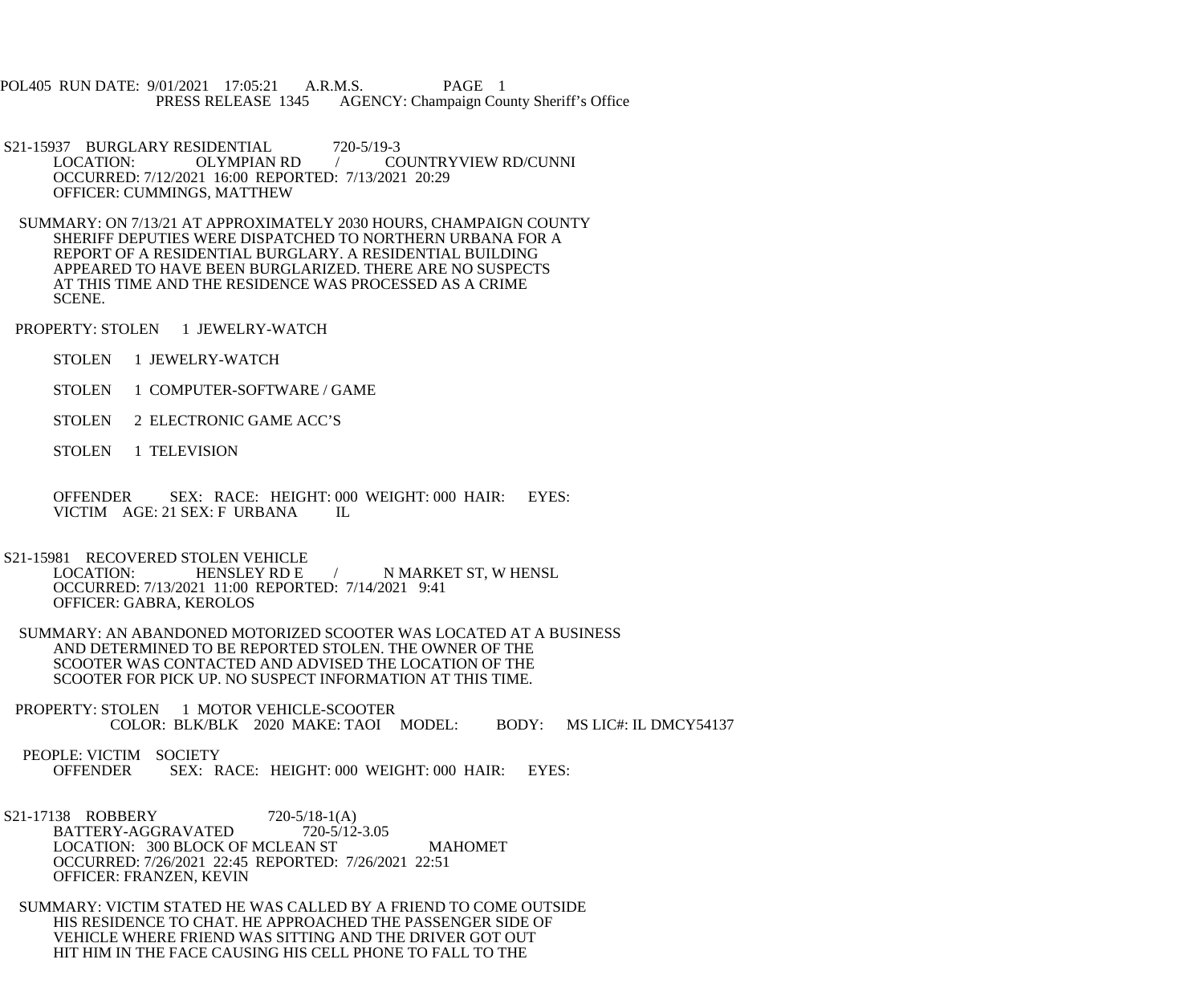POL405 RUN DATE: 9/01/2021 17:05:21 A.R.M.S. PAGE 2<br>PRESS RELEASE 1345 AGENCY: Champaign Cou AGENCY: Champaign County Sheriff's Office GROUND. THE DRIVER PICKED UP THE CELL PHONE AND LEFT THE AREA.

 OFFENDER AGE: 22 SEX: F OFFENDER SEX: RACE: HEIGHT: 000 WEIGHT: 000 HAIR: EYES: VICTIM AGE: 22 SEX: M MAHOMET IL

- S21-17402 BURGLARY FROM MOTOR VEHICLE 720-5/19-1 LOCATION: 100 BLOCK OF DODSON DR URBANA OCCURRED: 7/27/2021 21:20 REPORTED: 7/29/2021 11:41 OFFICER: JAMES, ALEXANDER
- SUMMARY: ON 07/29/21 AT APPROXIMATELY 1256 HOURS, CHAMPAIGN COUNTY DEPUTIES WERE DISPATCHED TO AN ADDRESS IN URBANA TOWNSHIP FOR A REPORT OF A BURGLARY TO A MOTOR VEHICLE. AFTER INVESTIGATION, TWO VICTIMS WERE IDENTIFIED AND ONE SUSPECT WAS IN QUESTION. THE POSSIBLE SUSPECT WAS LATER INTERVIEWED FOR POSSIBLE INVOLVEMENT, NO ARREST WAS MADE.
- PROPERTY: STOLEN 1 CLOTHING-NOT FURS
	- STOLEN 1 CLOTHING-NOT FURS
	- STOLEN 1 CLOTHING-NOT FURS

OFFENDER SEX: RACE: HEIGHT: 000 WEIGHT: 000 HAIR: EYES: VICTIM AGE: 55 SEX: M URBANA IL VICTIM AGE: 55 SEX: M URBANA IL<br>VICTIM AGE: 30 SEX: M URBANA IL VICTIM AGE: 30 SEX: M URBANA

- S21-17451 BATTERY-DOMESTIC 720-5/12-3.2 LOCATION: 2400 BLOCK OF NEVADA ST E URBANA OCCURRED: 7/29/2021 23:00 REPORTED: 7/29/2021 23:06 OFFICER: SELLEK, KYLE
- SUMMARY: DEPUTIES WERE DISPATCHED TO THE 2400 BLK. OF NEVADA ST., URBANA TOWNSHIP REFERENCE THE REPORT OF A DOMESTIC DISPUTE. IT WAS DISCOVERED THAT NO BATTERY HAD OCCURRED. THE PARTIES WERE SEPARATED FOR THE EVENING.

 OFFENDER AGE: 21 SEX: F VICTIM AGE: 22 SEX: M URBANA IL

- S21-17486 THEFT OVER \$500 720-5/16-1 CONSPIRE<br>LOST DRIVERS LICENSE/PLATE CONSPIRE LOST DRIVERS LICENSE/PLATE LOCATION: 3500 BLOCK OF CUNNINGHAM AV URBANA OCCURRED: 7/21/2021 12:00 REPORTED: 7/30/2021 10:39 OFFICER: WELDON, MATTHEW
- SUMMARY: DISPATCHED TO AN URBANA TOWNSHIP BUSINESS IN REFERENCE TO A STOLEN TRAILER. UPON ARRIVAL, THE REPORTING PERSON ADVISED THAT A TRAILER HAD BEEN DISCOVERED MISSING AT LEAST ONE WEEK PRIOR. THE REPORTING PERSON ALSO ADVISED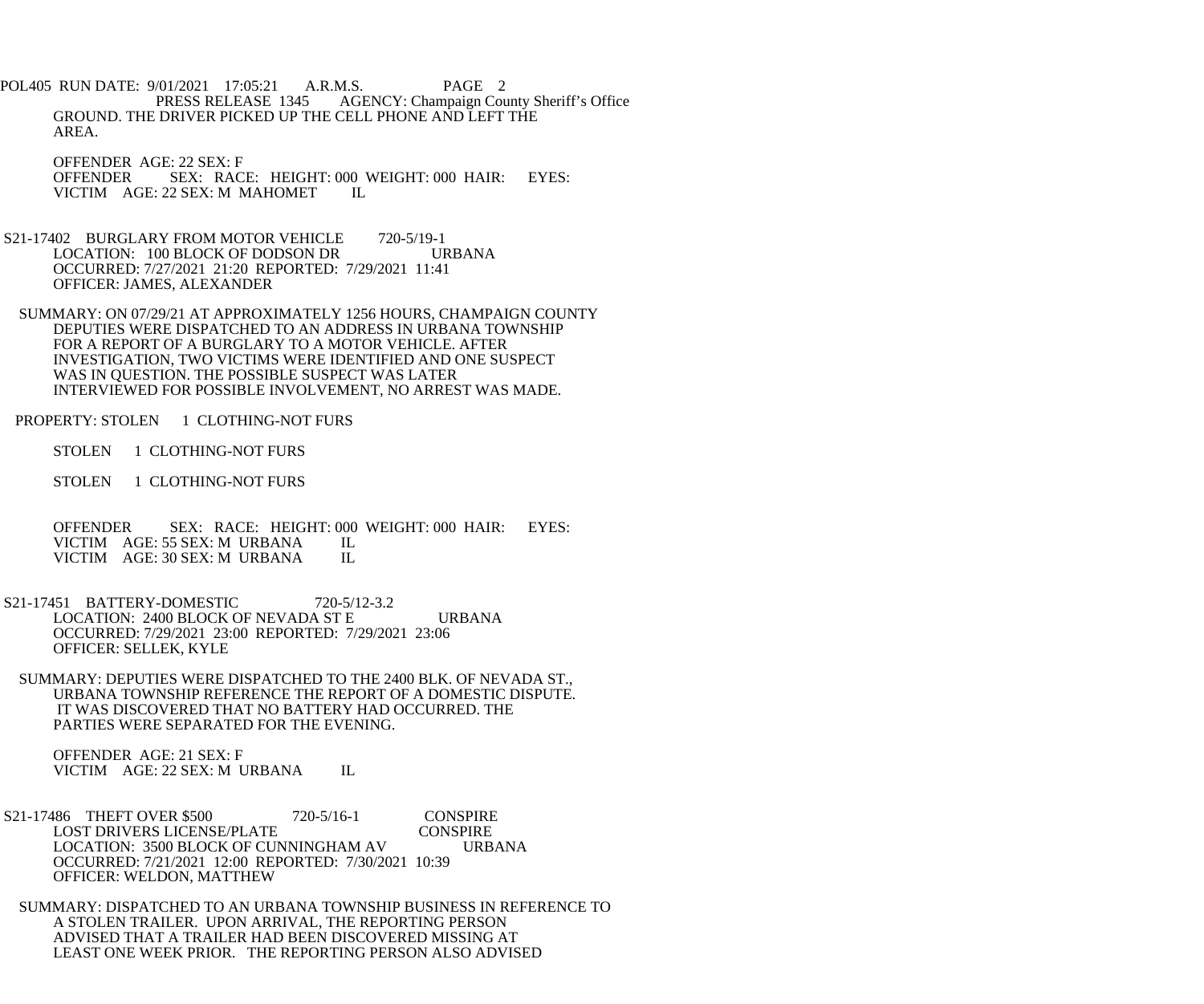POL405 RUN DATE: 9/01/2021 17:05:21 A.R.M.S. PAGE 3<br>PRESS RELEASE 1345 AGENCY: Champaign Cou AGENCY: Champaign County Sheriff's Office A LICENSE PLATE WENT MISSING SEVERAL WEEKS PRIOR OFF OF ANOTHER TRAILER, BUT IT IS UNKNOWN IF IT IS STOLEN OR JUST MISSING.

PROPERTY: STOLEN TRAILER<br>COLOR: BLK/ 200 2006 MAKE: TRLR MODEL: ALL BODY: TL LIC#: IL 334880TB

 OFFENDER SEX: RACE: HEIGHT: 000 WEIGHT: 000 HAIR: EYES: VICTIM DILLMAN BROTHERS CONTRACTING URBANA IL

S21-17525 CRIMINAL DAMAGE TO PROPERTY 720-5/21-1<br>LOCATION: 00 BLOCK OF TONI LN URBANA LOCATION: 00 BLOCK OF TONI LN OCCURRED: 7/30/2021 0:00 REPORTED: 7/30/2021 17:29 OFFICER: WILLMORE, JUSTIN

 SUMMARY: ON JULY 30, 2021, CHAMPAIGN COUNTY SHERIFF'S DEPUTIES RESPONDED TO AN ADDRESS IN URBANA TOWNSHIP FOR THE REPORT OF A CRIMINAL DAMAGE. DEPUTIES ARRIVED ON SCENE AN SPOKE TO THE VICTIM. DEPUTIES LEARNED THAT THE VICTIM'S TRUCK WAS DAMAGED OVERNIGHT. UPON SPEAKING TO THE VICTIM IT WAS DETERMINED THAT SHE POSSIBLY HAD SUSPECT INFORMATION.

 OFFENDER SEX: RACE: HEIGHT: 000 WEIGHT: 000 HAIR: EYES: VICTIM AGE: 59 SEX: F URBANA IL

- S21-17522 BATTERY-DOMESTIC 720-5/12-3.2 LOCATION: 400 BLOCK OF MAPLE ST E OGDEN OCCURRED: 7/30/2021 18:12 REPORTED: 7/30/2021 18:12 OFFICER: METZLER, JEFFREY
	- SUMMARY: DEPUTIES WERE DISPATCHED TO THE 400 BLOCK OF E. MAPLE IN THE VILLAGE OF OGDEN FOR A REPORT OF A DOMESTIC. BOTH PARTIES WERE INTERVIEWED AND RELEASED.

 OFFENDER AGE: 33 SEX: M VICTIM AGE: 33 SEX: F OGDEN IL

- S21-17658 DECEPTIVE PRACTICES 720-5/17-1 LOCATION: 600 BLOCK OF LINDEN DR ST JOSEPH OCCURRED: 8/01/2021 13:52 REPORTED: 8/01/2021 13:52 OFFICER: HALLETT, SHAWN
- SUMMARY: RESPONDED IN REFERENCE TO A DECEPTIVE PRACTICE REPORT. THE R/P FELL VICTIM TO AN ON-LINE SCAM CONCERNING A MILLION DOLLAR GRANT FOR CONTINUING EDUCATION.

PROPERTY: STOLEN 1 CURRENCY-NOT CHECKS/BOND

 OFFENDER SEX: F OFFENDER AGE: 68 SEX: M VICTIM AGE: 39 SEX: F ST JOSEPH IL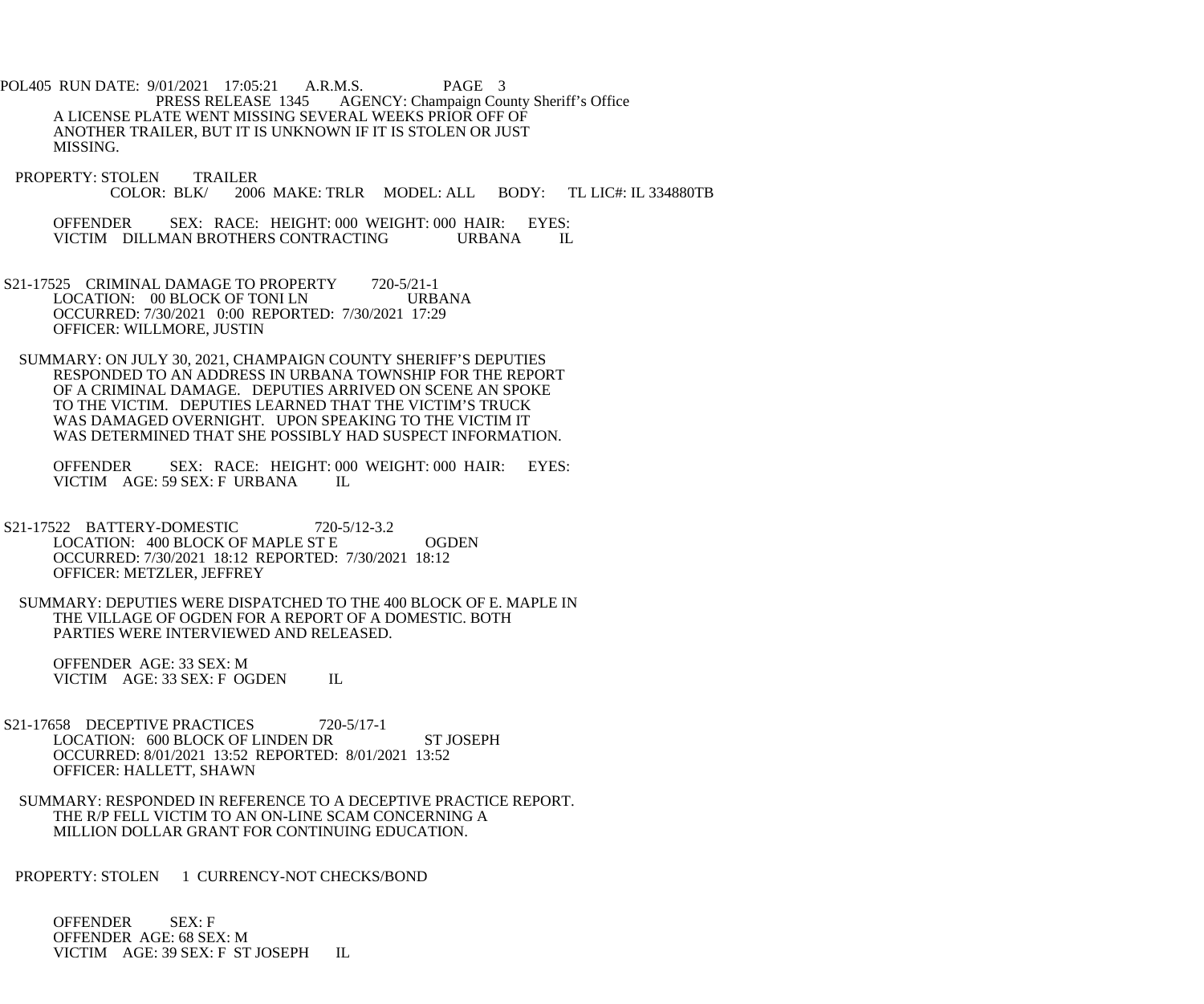- POL405 RUN DATE: 9/01/2021 17:05:21 A.R.M.S. PAGE 4<br>PRESS RELEASE 1345 AGENCY: Champaign Cou AGENCY: Champaign County Sheriff's Office
- S21-17669 ASSIST FIRE DEPT LOCATION: 1300 BLOCK OF LEVERETT RD CHAMPAIGN OCCURRED: 8/01/2021 17:00 REPORTED: 8/01/2021 17:05 OFFICER: BIALESCHKI, DOUG
- SUMMARY: DISPATCHED TO A WORKING TRAILER FIRE. TRAILER WAS A COMPLETE LOSS.
- PROPERTY: BURNED 1 MOBILE HOME

OFFENDER SEX: RACE: HEIGHT: 000 WEIGHT: 000 HAIR: EYES:<br>VICTIM AGE: 89 SEX: F CHAMPAIGN IL VICTIM AGE: 89 SEX: F CHAMPAIGN VICTIM AGE: 67 SEX: F CHAMPAIGN IL

- S21-17687 CRIMINAL DAMAGE TO PROPERTY 720-5/21-1 LOCATION: 1400 BLOCK OF MANCHESTER DR CHAMPAIGN OCCURRED: 8/01/2021 19:50 REPORTED: 8/01/2021 20:14 OFFICER: WILLMORE, JUSTIN
- SUMMARY: ON AUGUST 1, 2021, CHAMPAIGN COUNTY SHERIFF'S DEPUTIES WERE DISPATCHED TO THE 1400 BLOCK OF MANCHESTER DR. CHAMPAIGN TOWNSHIP FOR THE REPORT OF A CRIMINAL DAMAGE. DEPUTIES ARRIVED ON SCENE AND SPOKE TO THE VICTIM. AFTER SPEAKING TO THE VICTIM IT WAS DETERMINED THAT AN UNKNOWN OFFENDER(S) THREW A ROCK AT THEIR RESIDENCE BREAKING A WINDOW. DEPUTIES ALSO LEARNED THAT A FEW WEEKS PRIOR THE VICTIM RETURNED FROM A TRIP AND FOUND A WINDOW TO BE BROKEN AT THEIR RESIDENCE. THERE IS NO SUSPECT INFORMATION AT THIS TIME.
- PROPERTY: DAMAGED 2 WINDOW
	- OFFENDER SEX: RACE: HEIGHT: 000 WEIGHT: 000 HAIR: EYES: VICTIM AGE: 39 SEX: F CHAMPAIGN IL
- S21-17778 DECEPTIVE PRACTICES 720-5/17-1 LOCATION: 700 BLOCK OF WINGSTEM DR ST JOSEPH OCCURRED: 8/02/2021 19:00 REPORTED: 8/02/2021 19:37 OFFICER: LIVINGSTON, ANDREW
- SUMMARY: ON 8/2/2021, CHAMPAIGN COUNTY SHERIFF DEPUTIES WERE DISPATCHED TO THE 700 BLOCK OF WINGSTEM DR IN ST. JOSEPH FOR A REPORT OF DECEPTIVE PRACTICE. DEPUTIES OBTAINED INFORMATION ABOUT THE INCIDENT FROM THE VICTIM. THE VICTIM DID NOT HAVE ANY SUSPECT INFORMATION.

 OFFENDER SEX: RACE: HEIGHT: 000 WEIGHT: 000 HAIR: EYES: VICTIM AGE: 40 SEX: F ST JOSEPH IL